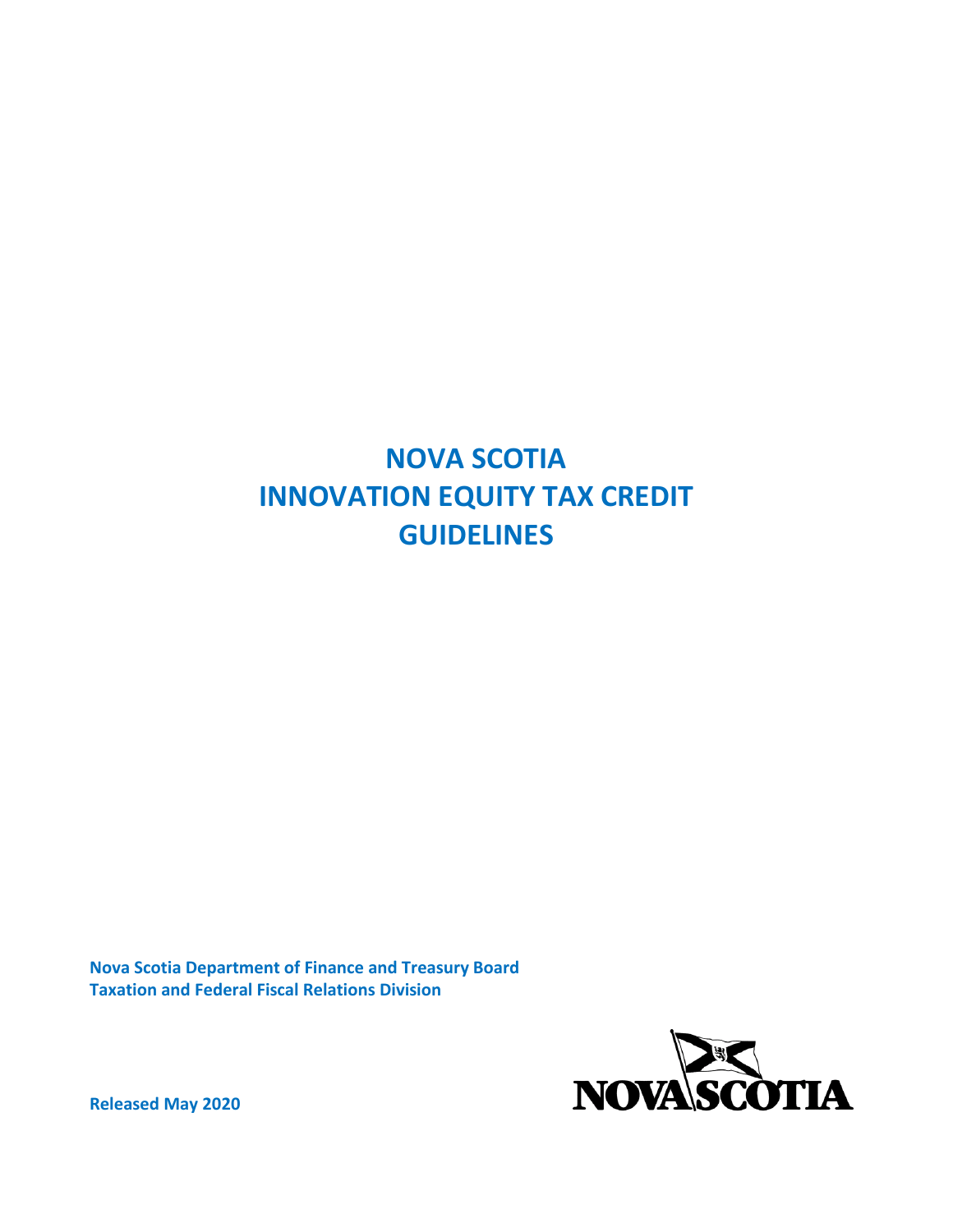## **Nova Scotia Innovation Equity Tax Credit Guidelines**

#### **General Information**

The Innovation Equity Tax Credit (Innovation ETC) is meant to encourage investors to make equity capital investments in eligible Nova Scotia small and medium corporations, who are engaged in innovative activities that contribute to inclusive economic growth and increase investment in innovation. The investments incented by this program are meant to provide capital required for research, development or commercialization of new technology, new products or new processes.

The Innovation ETC is administered by the Taxation and Federal Fiscal Relations Division of the Nova Scotia Department of Finance and Treasury Board (the Department).

The legislative authority for this tax credit is contained in

- Section 37A of the *[Income Tax Act](http://nslegislature.ca/legc/statutes/income%20tax.pdf)* (Nova Scotia), and
- *[Innovation Equity Tax Credit Regulations](https://novascotia.ca/just/regulations/regs/incinnovation.htm)* (the Regulations).

Approved corporations must ensure that each specified issue under this program complies with the *Securities Act* [\(Nova Scotia\).](http://nssc.novascotia.ca/securities-law-policy/legislation/securities-act) More information on this can be found [here.](https://nssc.novascotia.ca/sites/default/files/NSSC-Private-Placements-Markets-Handbook-May-Final.pdf) Innovation ETC approval from the Department does not constitute any approval that may be required from the Nova Scotia [Securities Commission](https://nssc.novascotia.ca/contact-us) under the *Securities Act* (Nova Scotia). Due diligence is required from all applicants on this matter.

Approval to complete a specified issue under the program does not constitute an endorsement by government of the corporation completing the specified issue. The Province does not guarantee any investment. The investor is at risk for his or her investment.

*Where there is a conflict between the information contained in these Guidelines and the Legislation and Regulations, the Legislation and Regulations governing the Innovation Equity Tax Credit will take precedence over the Guidelines, application forms, advance rulings or any other published information.*

#### **Tax Credit**

Eligible investors can qualify for a non-refundable personal or corporate income tax credit calculated in the following way:

Investment Amount **x** Tax Credit Rate

where

Investment Amount = amount paid in cash for an eligible investment during a specified issue.

Tax Credit Rate =

- For Investments made by Individuals:
	- o **35%** for eligible investments made in an approved corporation whose *primary business* does not fall within the sectors and NAICS industry groups below;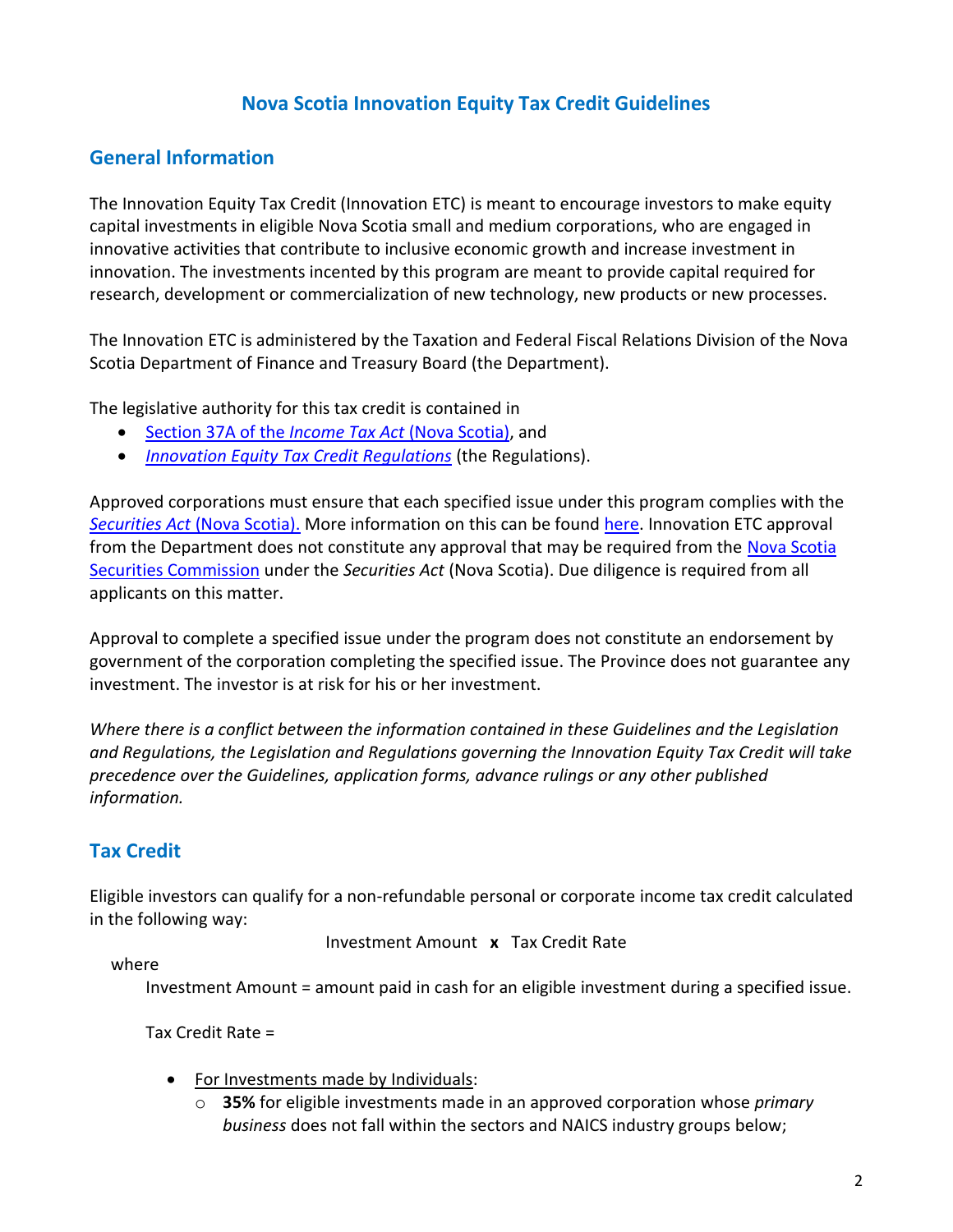- o **45%** for eligible investments made in an approved corporation whose *primary business* fall within
	- the *oceans technology sector* comprising one of the following  $NAICS<sup>1</sup>$ industry groups
		- 3341 (Computer and peripheral equipment manufacturing),
		- 3342 (Communications equipment manufacturing),
		- 3343 (Audio and video equipment manufacturing),
		- 3344 (Semiconductor and other electronic component manufacturing),
		- 3345 (Navigational, measuring, medical and control instruments manufacturing),
		- 3346 (Manufacturing and reproducing magnetic and optical media),
		- 3351 (Electric lighting equipment manufacturing),
		- 3353 (Electrical equipment manufacturing), and
		- 3359 (Other electrical equipment and component manufacturing), or
	- the *life sciences sector* comprising the following NAICS industry groups:
		- 3254 (Pharmaceutical and medicine manufacturing),
		- 3391 (Medical equipment & supplies manufacturing),
		- 5417 (Scientific research and development services); and

• For Investments made by Corporations:

o **15%** for eligible investments made in an approved corporation.

The maximum annual eligible investment is

- \$250,000 for individuals and
- \$500,000 for corporations.

The maximum annual personal tax credit is \$87,500 for the 35% tax credit rate and \$112,500 for the 45% tax credit rate.

The maximum annual corporate tax credit is \$75,000.

Eligible corporations must apply for approval under the program before each specified issue.

For the 2019 and subsequent taxation years, eligible investors who are individuals, can make an eligible investment within the calendar year or within 60 days of the calendar year end, as long as the approved corporation has a valid certificate of registration at the time the investment is made.

To avoid being required to repay the tax credit, eligible investors are required to hold their investment in the approved corporation for a minimum of 4 years from the date the share certificate or convertible denture is issued.

Tax credit certificates are issued by the Department after a specified issue is complete. After the tax credit certificate has been issued to the eligible investor, the tax credit may be claimed via the

<sup>&</sup>lt;sup>1</sup> North American Industry Classification System Canada 2017 Version 1.0 published by Statistics Canada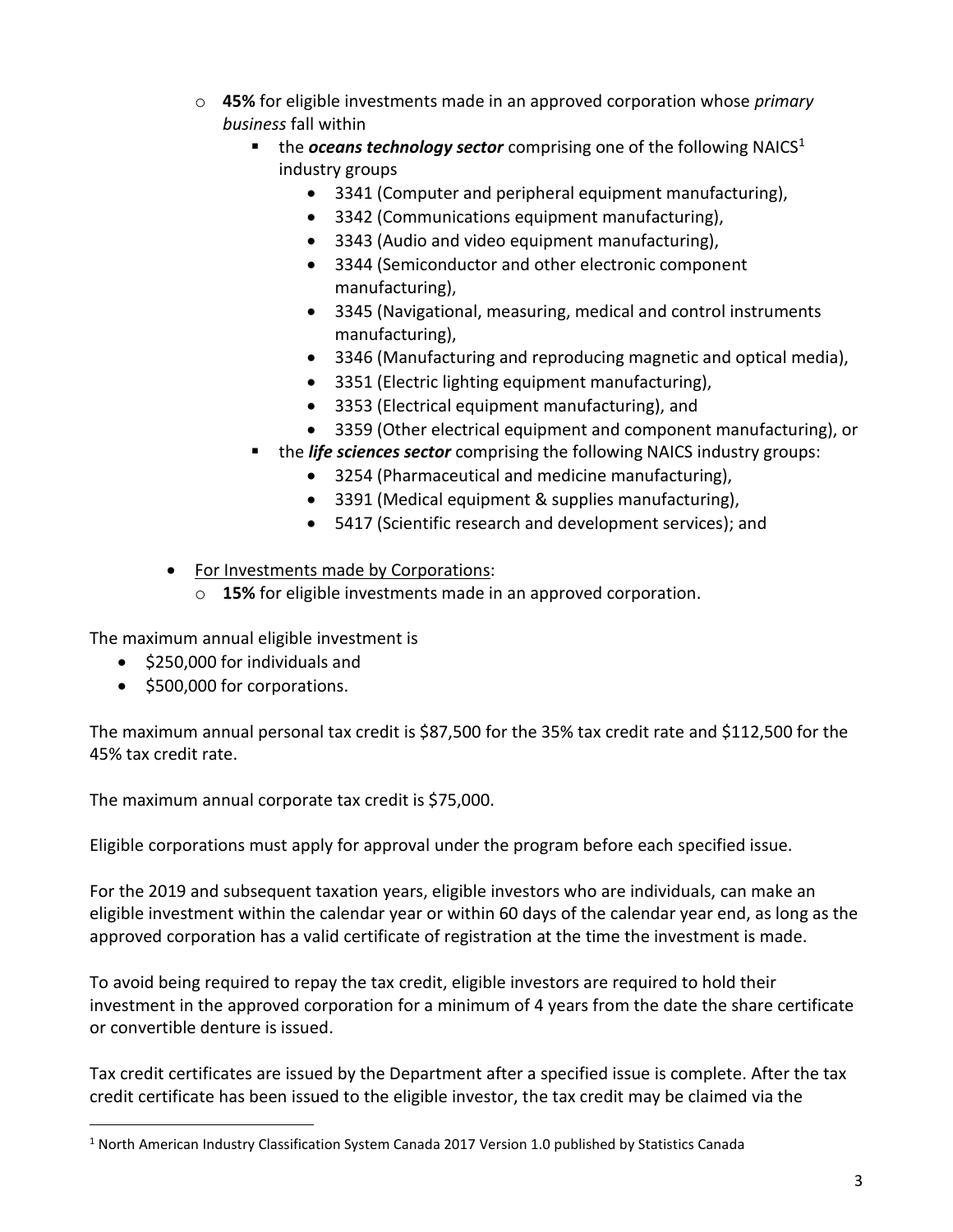individual's personal income tax return or the corporation's corporate income tax return for the taxation year in which the investment was made.

The Innovation ETC is a non-refundable credit, however

- unused portions of the *personal* tax credit may be carried forward for 7 years or carried back 3 years for any taxation year after December 31, 2018.
- unused portions of the *corporate* tax credit may be carried forward for 7 years or carried back 3 years for any taxation year after April 1, 2019.

# **Eligible Corporations**

A corporation is an **eligible corporation** provided that it

- is a taxable Canadian corporation;
- carries on a business in Nova Scotia (and is registered in Nova Scotia);
- was incorporated less than 10 years ago;
- has its head office in Nova Scotia (*see page 5*);
- uses all or substantially all of its assets in an active business (*see page 5*);
- has less than \$15 million in assets (including assets of associated corporations);
- has fewer than 100 employees (including employees of associated corporations);
- pays at least 50% of its remuneration to employees or full-time contractors (*see page 5*) who are residents of Nova Scotia and report to or deal with a permanent establishment of the corporation in Nova Scotia;
- has authorized capital consisting of at least 1 class of common voting shares;
- is developing or implementing new technologies or applying existing technologies in a new way to create new products, services or processes; and
- does not fall under any of the restrictions below.

A corporation is not eligible if

- its principal business includes any of the following:
	- o construction,
	- o developing, leasing or selling real property,
	- $\circ$  hotel ownership or management,
	- o retail, including food and beverage services,
	- $\circ$  oil or gas exploration, development and production,
	- $\circ$  film, digital animation, or digital media,
	- $\circ$  membership based recreational activities (e.g. golf courses, fitness clubs, sports centers, etc.),
	- o financial or insurance services;
- it is incorporated for a self-regulated professional practice (*see page 5*);
- it is a business for which public financial support would be contrary to public policy;
- it has been issued a Film Industry Tax Credit, Digital Media Tax Credit, Digital Animation Tax Credit, or Capital Investment Tax Credit;
- it has been approved for or received a payroll rebate or an innovation rebate from Nova Scotia Business Incorporated; or
- it has raised (along with all associated corporations) more than \$5 million through previous specified issues.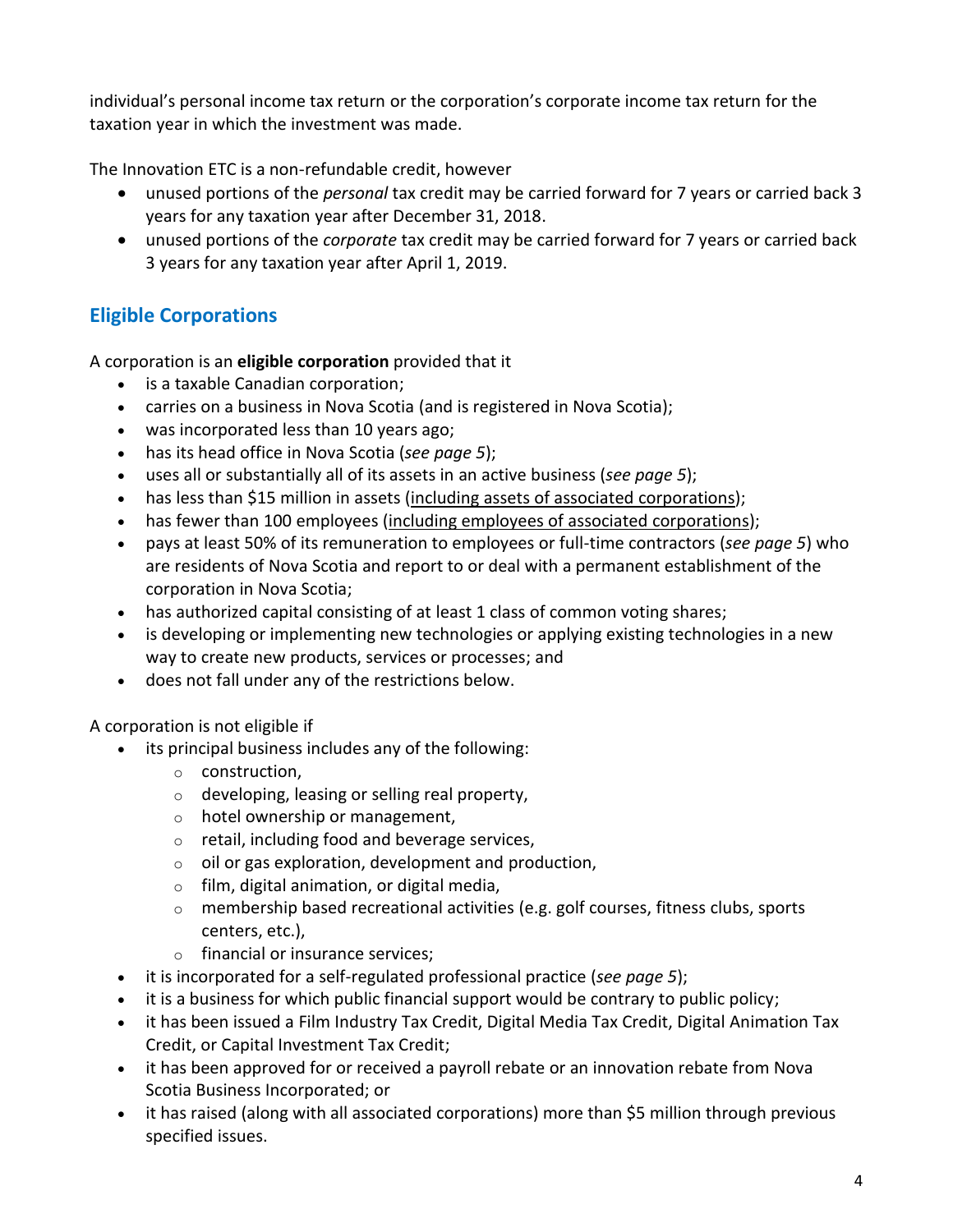A corporation's **head office** is considered to be either

- the corporation's registered office as listed with the Nova Scotia Registry of Joint Stock Companies, or
- the place where the majority of the corporation's employees report to work (if a law office is listed as the corporation's registered office).

All businesses are considered **active businesses** except for

- personal services businesses as defined in the *Income Tax Act* (Canada), and
- businesses with a principal purpose of deriving their income (including dividends, interest, and rent) from property and that don't employ more than 5 full-time employees throughout the year.

NOTE: Personal services businesses are those where an individual, who would reasonably be regarded as an employee of an organization, provides their services to that organization through a corporation (such that the individual is essentially an "incorporated employee"), where the individual or a related person owns at least 10% of the corporation.

A corporation is considered **associated** with another corporation if it falls under the definition of 'associated corporation' in [Section 256 of the](https://laws-lois.justice.gc.ca/eng/acts/I-3.3/page-272.html#docCont) *Income Tax Act* (Canada), except that the association is determined at the time of the corporation's application for approval rather than in a taxation year of the corporation.

A **full-time contractor** is considered to be a contractor/consultant of a corporation whose only client is the corporation or who provides services to the corporation for more than 20 hours a week.

**Self-regulated professional practices** include, but are not limited to, accountants, lawyers, dentists, medical doctors, veterinarians, and chiropractors.

If it is determined that a reason for the existence of multiple separate eligible corporations is to increase the amount of funds raised above the maximum permitted amount of \$5 million, those corporations may be considered as 1 eligible corporation and approval refused.

If it is determined that a corporation's business was in existence for more than 10 years before the date of its application for approval, and the business was acquired by another corporation or incorporated as a new corporation, the corporation may be considered to have been incorporated more than 10 years before the application date and approval refused.

# **Eligible Investors**

For an investment in an approved corporation to be eligible for the Innovation ETC, it must be made by an eligible investor.

#### An **eligible investor** is

- an individual who is a resident of Nova Scotia and at least 19 years of age, or
- a taxable Canadian corporation which
	- o is registered to carry on business in Nova Scotia,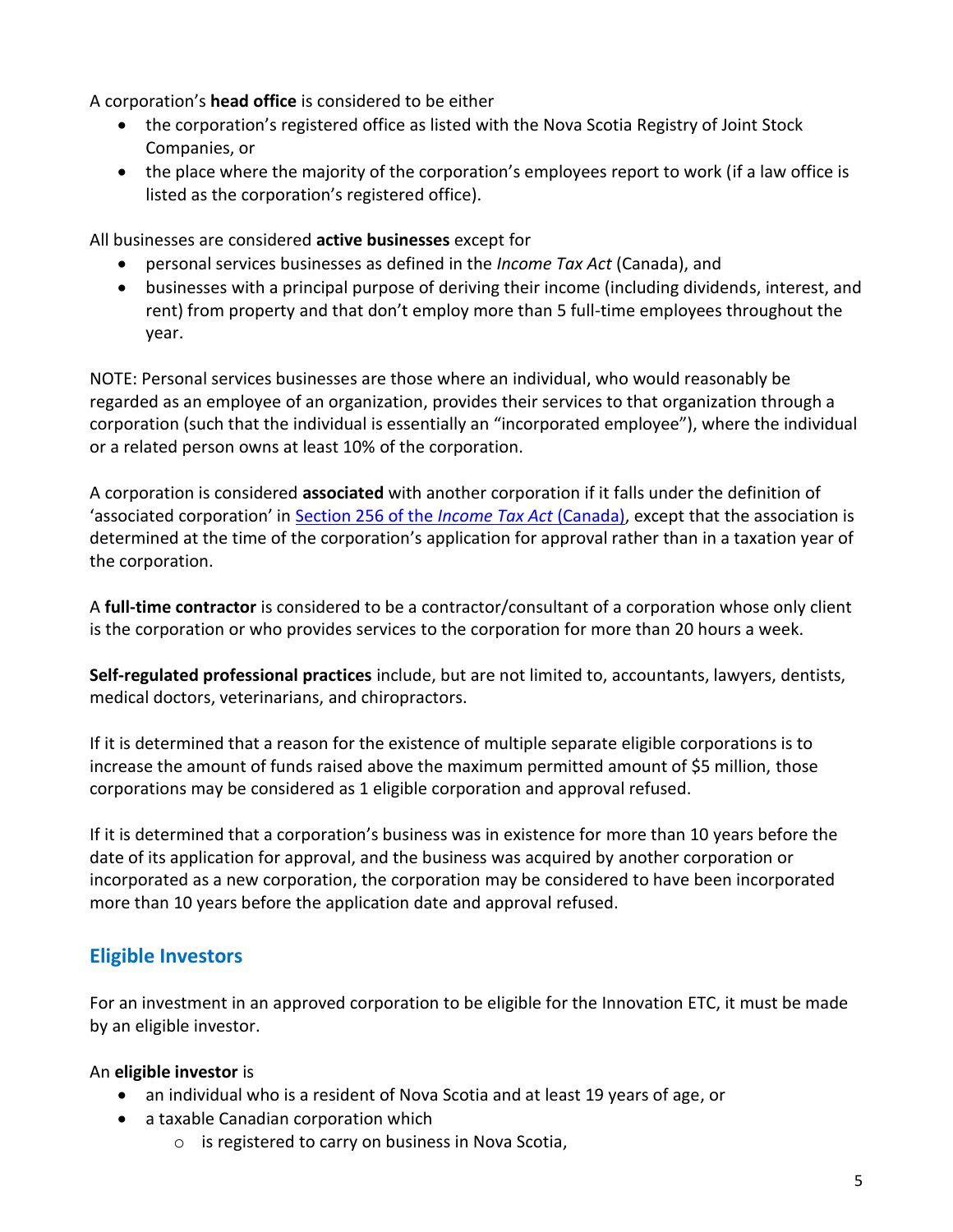- o has its head office in Nova Scotia, and
- $\circ$  is not a qualifying venture capital fund under section 27B of the Income Tax Act (Nova Scotia).

NOTE: An "individual" does not include a trust, unless it is governed by a Registered Retirement Savings Plan (RRSP) where

- the individual makes contributions to the fund and those contributions were used to make an eligible investment, and
- the annuitant under the RRSP is the eligible investor or their spouse.

For individual eligible investors: if the investor invests in a convertible debenture of an approved corporation, the eligible investor cannot be

- a director of the approved corporation, or
- an individual, or part of a group of related individuals, owning 25% or more of the approved corporation or any corporation related to the approved corporation.

For corporate eligible investors: if the investor invests in a convertible debenture of an approved corporation, the eligible investor cannot be

- an associated corporation of the approved corporation, or
- a specified shareholder of the approved corporation, owning 25% or more of the approved corporation or any corporation related to the approved corporation.

Corporate investors must also not make or hold an investment in an approved corporation if the corporate investor, either alone or with 1 or more of the following persons, will own (directly or indirectly) shares carrying 50% or more of the votes for the election of directors of the approved corporation or will control the approved corporation in any manner:

- affiliates or associated corporations of the corporate investor,
- shareholders of the corporate investor or their affiliates or associated corporations,
- directors of the corporate investor or their affiliates, or
- officers of the corporate investor or their affiliates.

#### **Eligible Investments within a Specified Issue**

Provided that the corporation is approved and receives a certificate of registration, eligibility for the Innovation ETC begins the day the application was received by the Department. This allows the corporation to raise the funds (as stated in their application) through a specified issue. Any investments made in the corporation *before* the application is received by the Department are *not eligible* for the Innovation ETC.

An eligible investment is comprised of an investment made in an approved corporation by an eligible investor in exchange for newly issued

- (a) common voting shares,
- (b) preferred shares that are not redeemable during the 4 year holding period,

(c) convertible debentures (may be converted to shares that fall within (a) or (b) above during the 4 year holding period).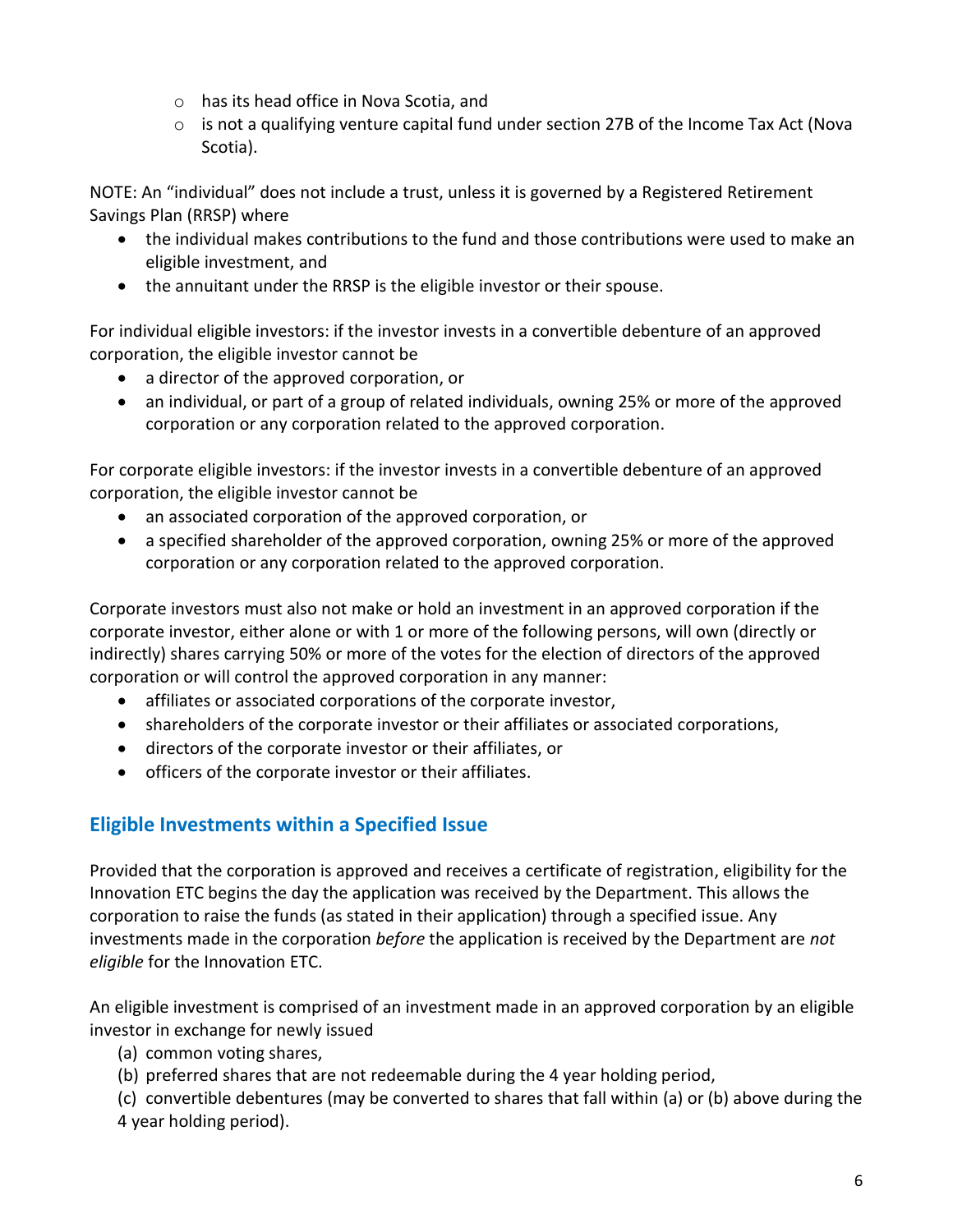Each eligible investment must be fully paid in cash by the eligible investor and be a minimum of

- \$1,000 for individual investors, and
- \$50,000 for corporate investors.

The investments may not be any of the following:

• a replacement investment,

*i.e. A share/debenture purchased as a replacement for another share/debenture of an approved corporation that was previously disposed of by the investor,*

- eligible for another tax credit/deduction (other than one in respect of an individual's RRSP),
- made mainly for the purpose of obtaining the tax credit.

In order for an eligible investment to be considered as part of a specified issue, it must be made before the expiry date on the approved corporation's certificate of registration. A specified issue must

- comply with the *Securities Act* (Nova Scotia)*,*
- have at least 3 eligible investors, at least 1 of which is investing in common or preferred shares,
- have a total of *at least* \$10,000 in eligible investments,
- comply with the spirit and intent of the Act and Regulations, and
- not increase the total amount of funds raised, by an approved corporation (and associated corporations), across all specified issues above \$5 million.

All eligible investments must be held by the eligible investor in the approved corporation for a minimum of 4 years from the date the share certificate or convertible debenture is issued.

# **Use of Funds Raised**

Funds raised through the Innovation ETC program must be used for business activities of the approved corporation in Nova Scotia and can be used for a variety of purposes. Corporations must state what they will be using the funds raised for at the time of application for a certificate of registration and are limited to using the funds raised only for that purpose.

The funds raised must be used by the approved corporation within 4 years after the expiry of the corporation's certificate of registration.

The funds raised under the program by the approved corporation are prohibited from being used for matters such as

- lending;
- acquiring securities;
- purchasing land (other than land that is required for the active business that the approved corporation is primarily engaged in);
- paying dividends;
- repaying a debt to a director, officer or shareholder of the approved corporation (or one of their associates – *see below*).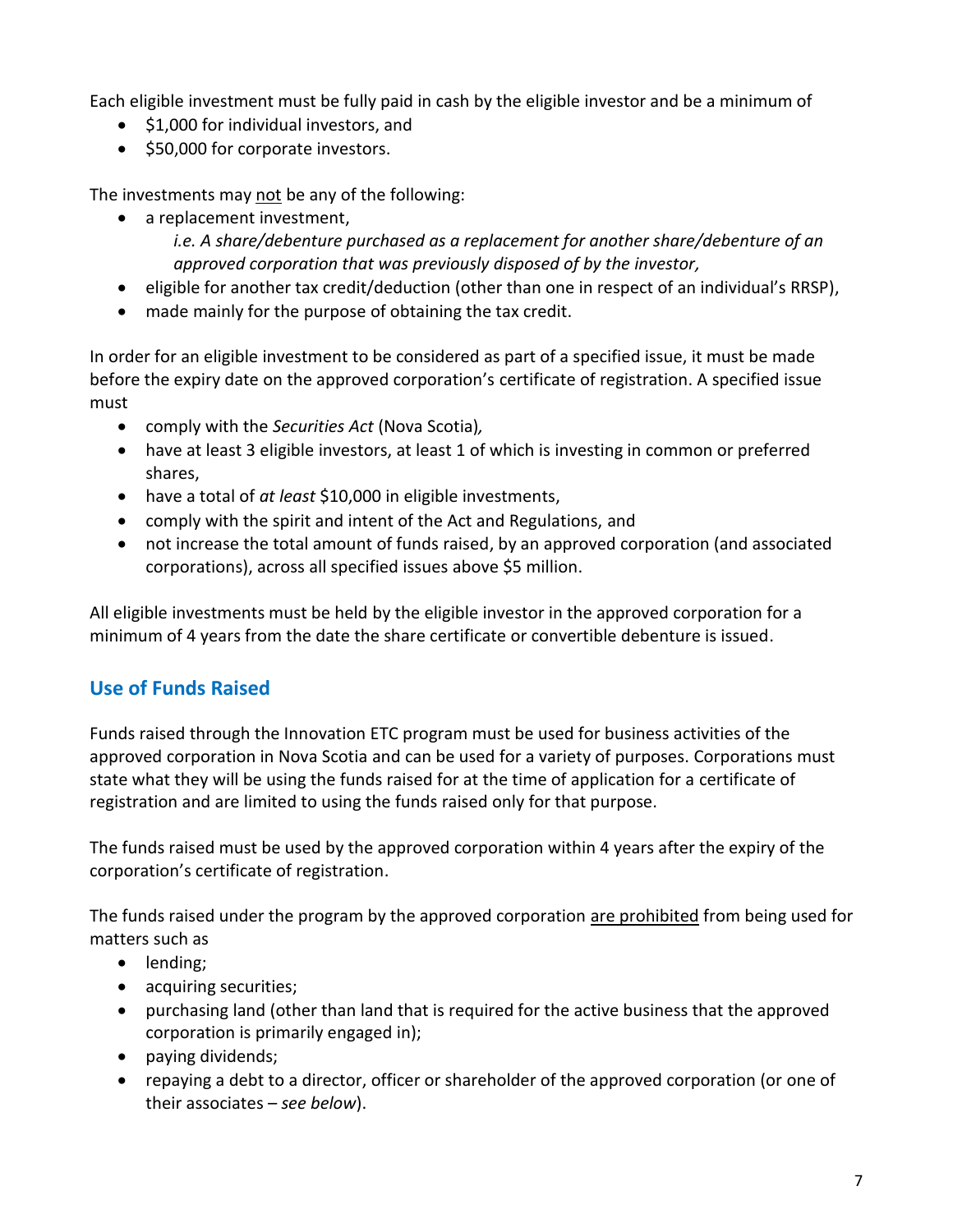- redeeming or purchasing previously issued shares of the approved corporation (or associated corporation);
- retiring a liability of a shareholder of the approved corporation (or an associated corporation);
- funding the purchase of all, or substantially all, of the assets of an existing proprietorship, partnership, joint venture, trust or company;
- funding the purchase of any services or assets at a price that is greater than the fair market value.

An **associate of a person** is considered any of the following:

- a corporation of which the person owns, directly or indirectly, shares carrying 10% or more of its voting rights,
- a partner of the person,
- a participant in a joint venture with the person,
- a trust or estate in which the person has a substantial beneficial interest or serves as trustee,
- a person's spouse along with the person (and their spouse's) parent, grandparent, child, grandchild, brother or sister who reside in the same residence as the person.

## **Application Processes and Reporting**

There are multiple steps that corporations must take in order to ensure that their eligible investors are able to claim the tax credit and retain the tax credit:

- 1. Apply for approval under the Innovation ETC program.
- 2. Issue eligible investments to eligible investors through a specified issue.
- 3. Apply for tax credit certificates for the eligible investors (after a specified issue is complete).
- 4. Submit an annual return for each of the 4 years after the expiry date on the certificate of registration.

Instructions for each step can be found below.

#### 1. Application for Approval (Certificate of Registration)

Eligible corporations must first apply to the Department to obtain a certificate of registration *prior to* accepting investments.

Application packages consisting of the following must be sent via email to the Innovation ETC administrator (paper copies are not accepted):

• An application form (found on the Department's website). *The application form must be signed by an authorized officer of the applicant corporation. Electronic signatures like Adobe's EchoSign are acceptable as well as forms that have been signed by hand and then scanned.*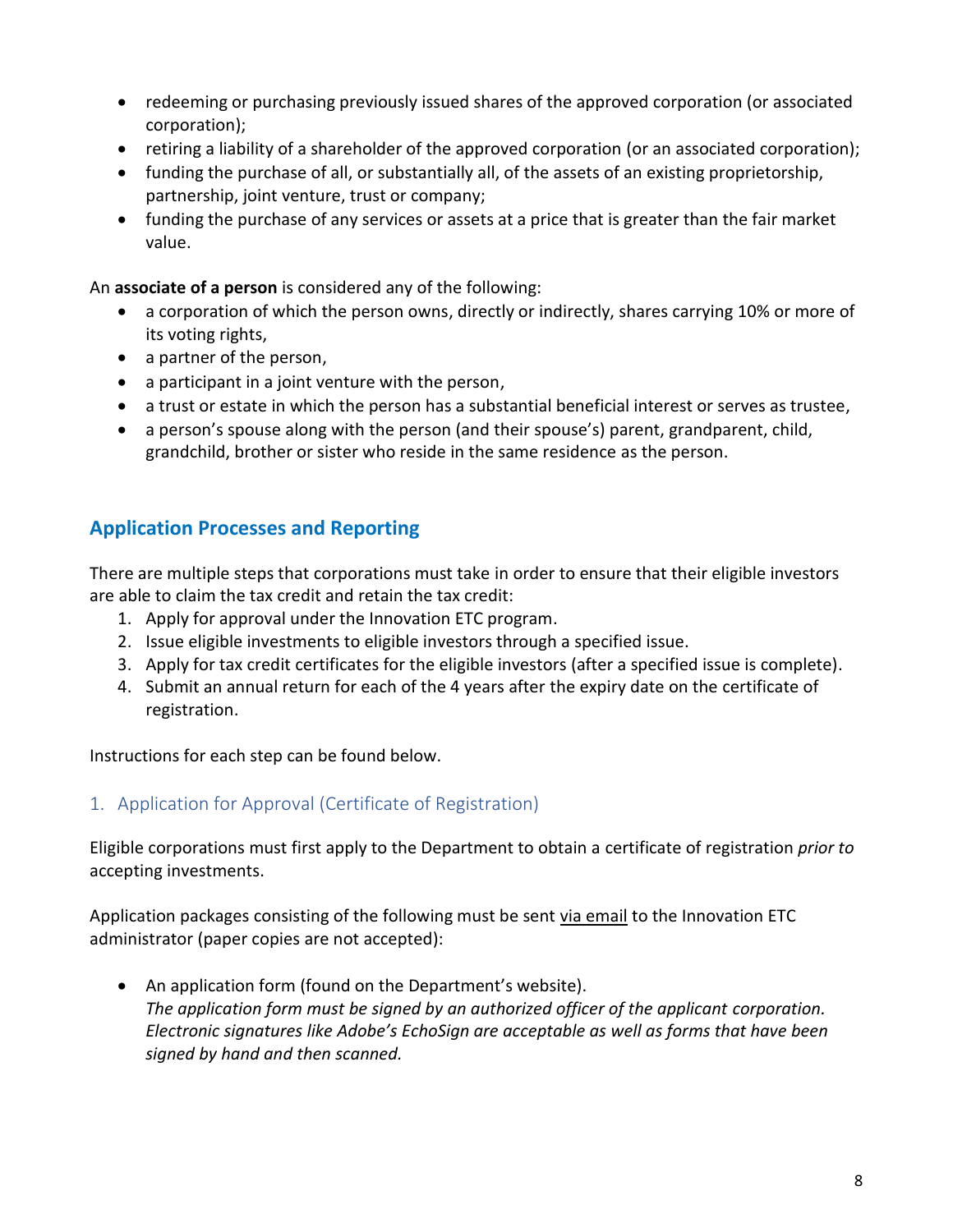- Financial statements (for the previous tax year), together with a review engagement report or auditor's report, for the applicant corporation. Note: interim financials may also be requested by the administrator. *The financial statements must be audited/reviewed by a person who is licensed as a public accountant under an Act of the Province. If the corporation was recently incorporated, financials are not required.*
- Financial statements (for the previous tax year), together with a review engagement report or auditor's report, for all corporations associated with the applicant corporation. Note: interim financials may also be requested by the administrator. *The financial statements must be audited/reviewed by a person who is licensed as a public accountant under an Act of the Province. If the corporation was recently incorporated, financials are not required.*
- T2 Corporate Income Tax Return (for the previous tax year) of the applicant corporation (including all forms and schedules). *This is not required if the corporation is in its first tax year.*
- T2 Corporate Income Tax Returns (for the previous tax year) of all corporations associated with the applicant corporation (including all forms and schedules). *This is not required if the corporation is in its first tax year.*
- Up-to-date and notarized shareholder's register. *The shareholder register must contain information on all share transactions (from the time when the corporation was incorporated) including, but not limited to, the name of the investor and the date, type and number of shares that have been bought, sold and transferred.*
- Corporate chart/structure (if applicable).
- Shareholder agreements (if any).
- Debenture agreements (if any).
- Proposed investor forms completed by all proposed eligible investors. *The form can be found on the Department's website.*
- A brief business plan (2-3 pages maximum) including:
	- o a description of the corporation's major business activities (current and future) and major revenue sources;
	- o a description on how the corporation is developing or implementing new technologies or existing technologies in a new way to create new products, services or processes;
	- o the amount of funds to be raised through the specified issue and a description of how and when the funds raised will be used;
	- $\circ$  a list of directors (including names, addresses & brief background information); and
	- $\circ$  the total amount raised across all specified issues by the applicant corporation and all associated corporations.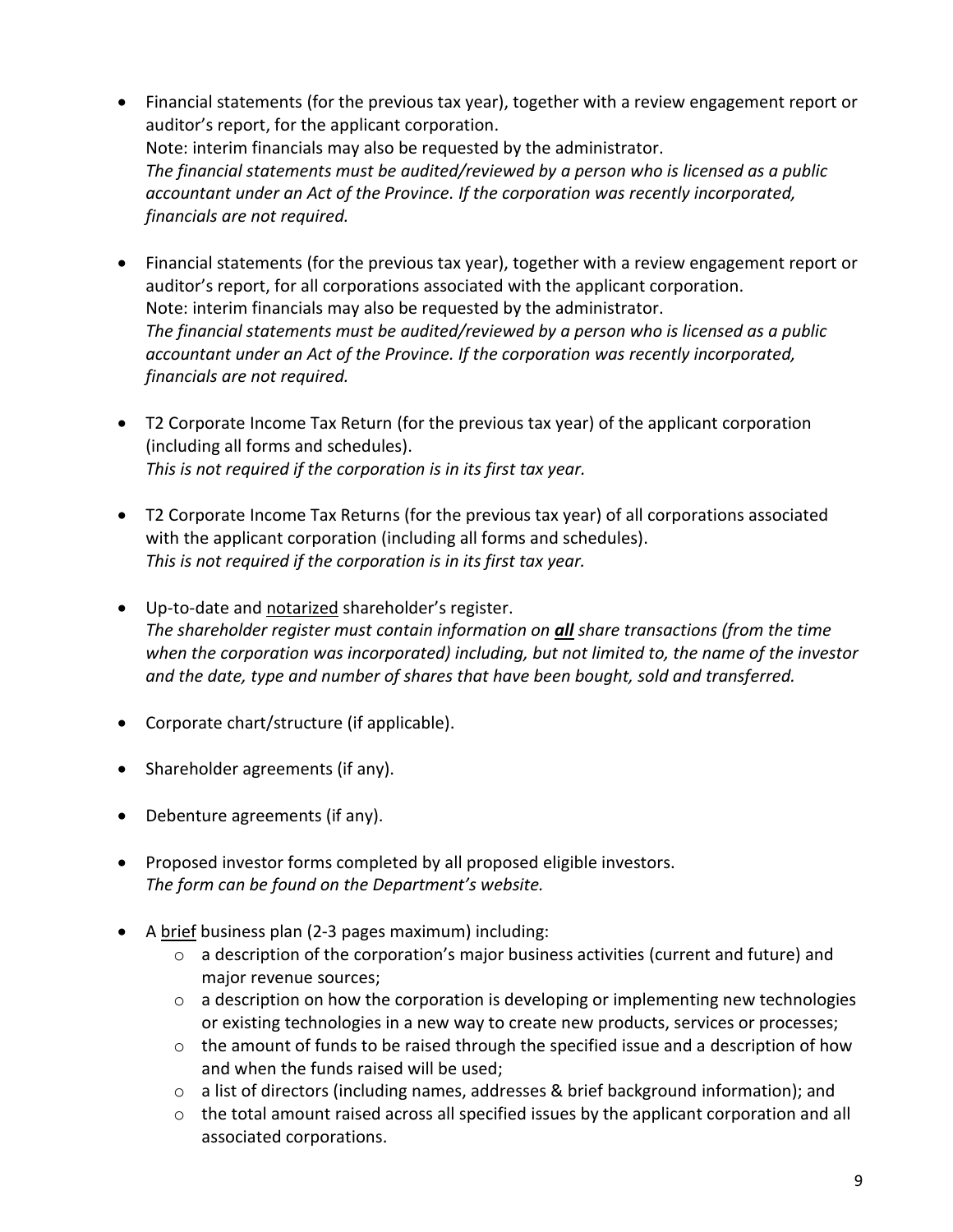• Certificate of incorporation, constitution/articles of incorporation and memorandum of association. *These are not required if they have been previously provided to the administrator during a past application (unless subsequent changes have been made).*

At times, the corporation may be required to submit additional information beyond what is listed above.

If the application is approved, the approved corporation will receive a certificate of registration signifying the approval. The certificate will state the time period that the corporation is eligible to complete a specified issue under the program. Only eligible investments that that are fully paid and issued within this timeframe are eligible for the tax credit.

Extensions may be granted if the approved corporation needs more time to raise funds than the timeframe allotted on the certificate of registration. Extension requests must be made via email to the Innovation ETC administrator, preferably 3-4 weeks before the current certificate lapses to allow enough time for the request to be processed.

The amount of funds raised within a specified issue may be increased at the written request of an approved corporation. Requests for an increase in funds to be raised must be made via email to the Innovation ETC administrator **before** completing any transaction(s) that will make the approved corporation go above the amount stated in their original application for approval.

If a corporation has not been approved (and a certificate of registration has not been issued), or if an extension request has not been approved within 6 months from the application date, the application may be considered lapsed.

## 2. Application for Tax Credit Certificates

After a specified issue is complete, approved corporations must apply for tax credit certificates for their eligible investors. This application should be submitted as soon as possible after a specified issue and must be made no later than 6 months after the expiry date on its certificate of registration.

Applications for tax credit certificates consist of the following and must be sent via email to the Innovation ETC administrator (paper copies are not accepted):

- Up-to-date and notarized shareholder's register. *The shareholder register must contain information on all share transactions (from the time*  when the corporation was incorporated) including, but not limited to, the name of the *investor and the date, type and number of shares that have been bought, sold and transferred.*
- Investor Data Report (in Excel). *The form can be found on the Department's website. It must list all eligible investors that made eligible investments during the timeframe the corporation's certificate of registration.*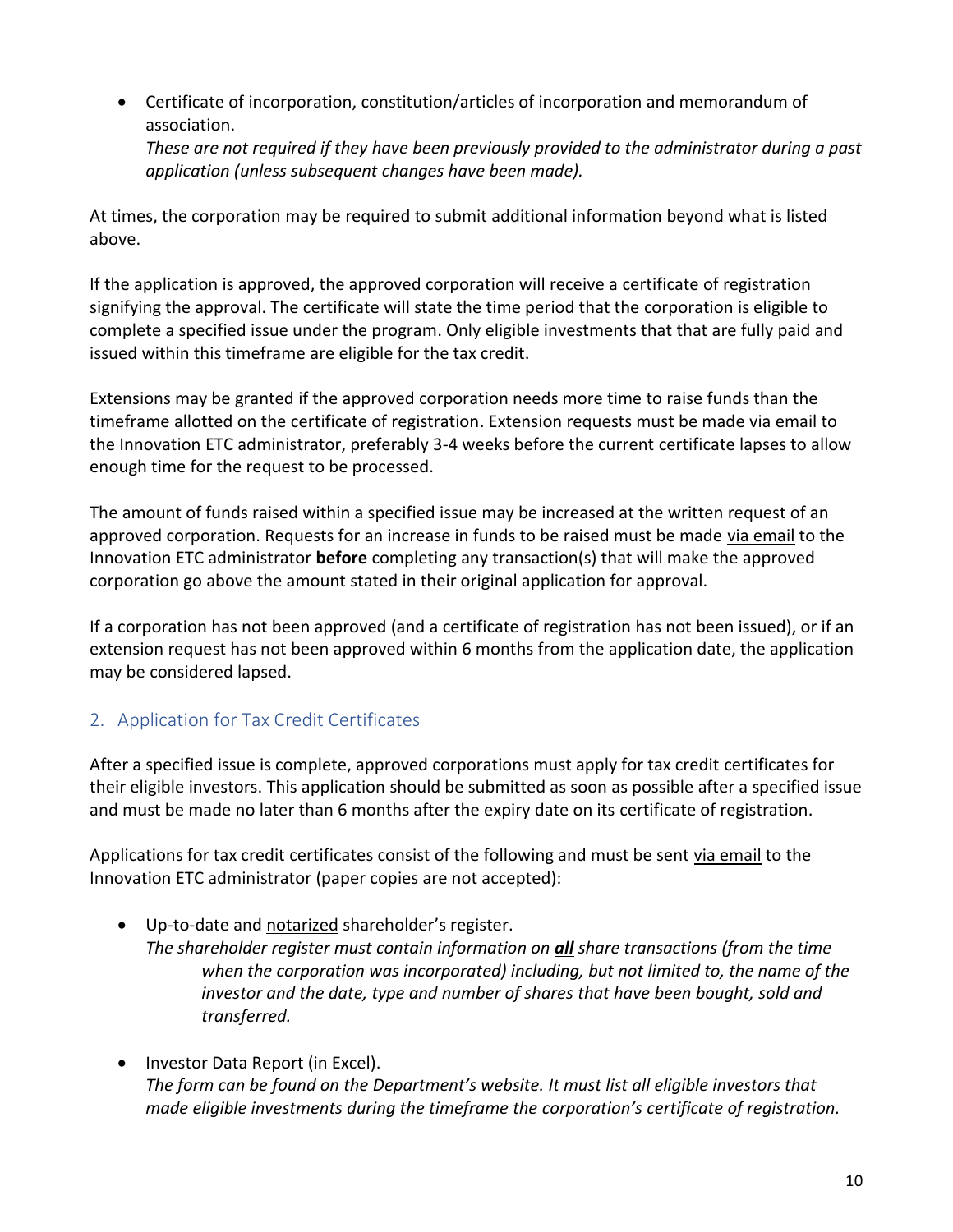- A copy of each share certificate or convertible debenture issued to each eligible investor showing the terms of the share/debenture.
- Signed statements from each eligible investor. *The form can be found on the Department's website.*
- Proof of payment from each eligible investor displaying the amount invested and date of investment.
- A signed statement from an authorized officer of the corporation. *The form can be found on the Department's website.*

At times, the corporation may be required to submit additional information beyond what is listed above.

Once approved, tax credit certificates are issued directly to the investors and may then be claimed via the individual's personal income tax return or corporation's corporate income tax return for the tax year stated on the certificate.

If duplicate or replacement tax credit certificates are needed, please contact the Innovation ETC administrator.

Tax credit certificates will be issued if all of the following conditions are satisfied:

- The approved corporation and its eligible investors are complying with the Act and Regulations.
- The approved corporation or its directors, officers or shareholders are not conducting the corporation's business in a manner that is contrary to the spirit and intent of the Act or the Regulations.
- The shares do not constitute a type of security that entitles the holder to claim/receive any of the following:
	- o a tax credit under the Act or the *Income Tax Act* (Canada), other than the Innovation ETC,
	- o a deduction from income under the Act or the *Income Tax Act* (Canada), other than one in respect of an individual's RRSP,
	- o any other financial assistance from any government, municipality or public authority.
- No tax credit has previously been allowed for the shares under the Act or the *Income Tax Act*  (Canada).
- All other conditions imposed on the approved corporation have been met.

Tax credit certificates will not be issued if

- a corporation's approval is cancelled and certificate of registration is revoked after a specified issue is completed but before the tax credit certificates are issued, or
- the specified issue or eligible investment to which the tax credit certificate relates in an avoidance transaction as defined in Section 80A of the Act.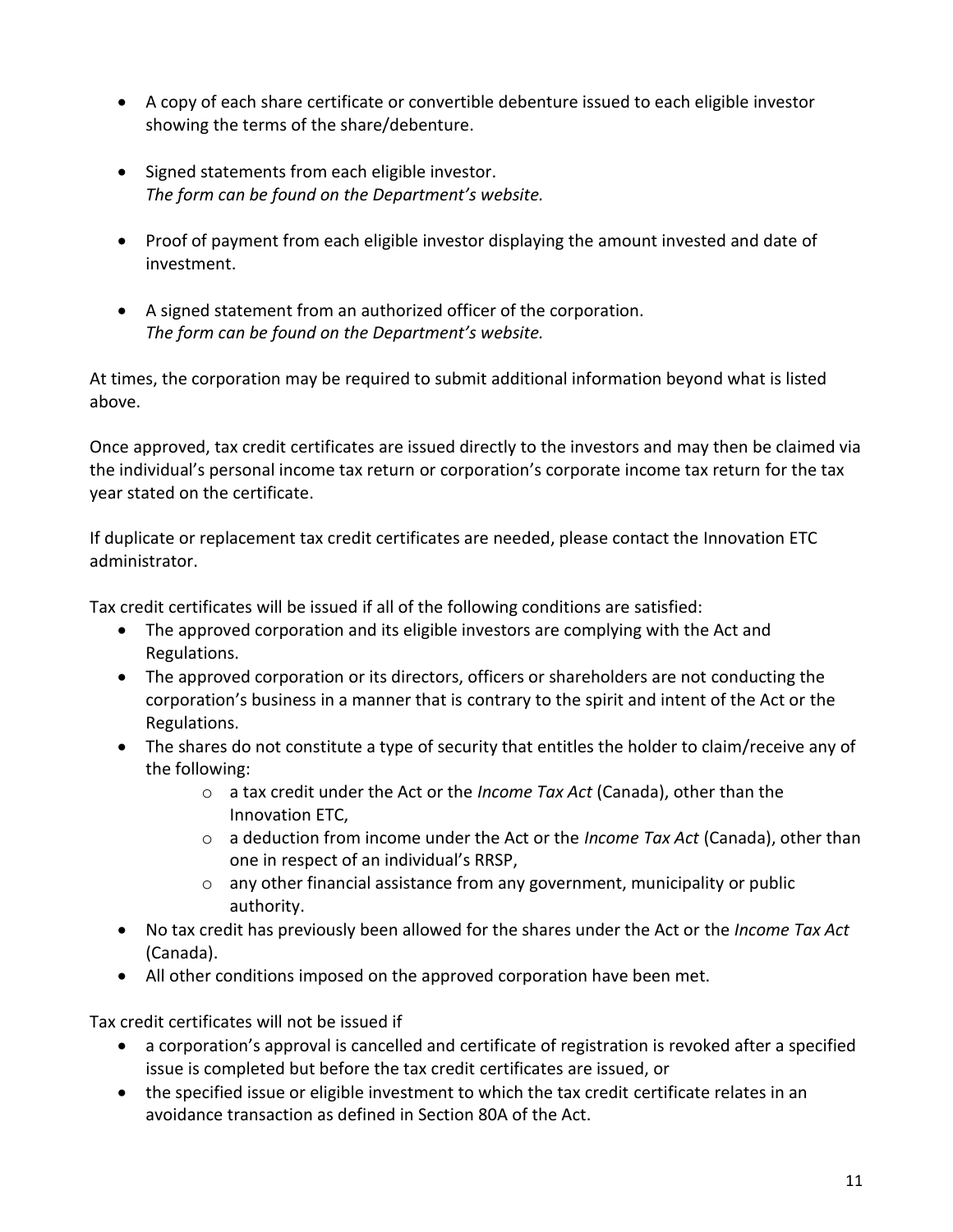#### 3. Annual Return

Approved corporations, which have completed a specified issue, must submit an annual return to the Innovation ETC administrator. The annual returns are necessary to confirm that the approved corporation is complying with the Act and Regulations.

Each annual return must be submitted within 90 days of the approved corporation's tax year end for each of the 4 years after the expiry date on its certificate of registration.

Annual returns consist of the following and must be sent via email to the Innovation ETC administrator (paper copies are not accepted):

- Annual Report. *The form can be found on the Department's website.*
- Up-to-date and notarized shareholder's register. *The shareholder register must contain information on all share transactions (from the time when the corporation was incorporated) including, but not limited to, the name of the investor and the date, type and number of shares that have been bought, sold and transferred.*
- Financial statements (for the previous tax year), together with a review engagement report or auditor's report, for the approved corporation. *The financial statements must be audited/reviewed by a person who is licensed as a public accountant under an Act of the Province.*
- T2 Corporate Income Tax Return (for the previous tax year) of the approved corporation (including all forms and schedules).

At times, the corporation may be required to submit additional information beyond what is listed above.

## **Tax Credit Repayment**

Eligible investors are required to hold their investment in the approved corporation for a minimum of 4 years from the date the share certificate or convertible debenture is issued. If investments are not held for this 4-year period the tax credit(s) must be repaid back to the Province.

There are several exceptions to this rule. The credit is not required to be repaid if:

- the investment is disposed due to the eligible investor's death,
- the investment is transferred to the shareholder's RRSP or Registered Retirement Income Fund (RRIF),
- the eligible business ceases to conduct business due to financial failure, or
- a share was exchanged for a share of a different series in the same class of shares, if each series of shares within the class meets the eligibility requirements.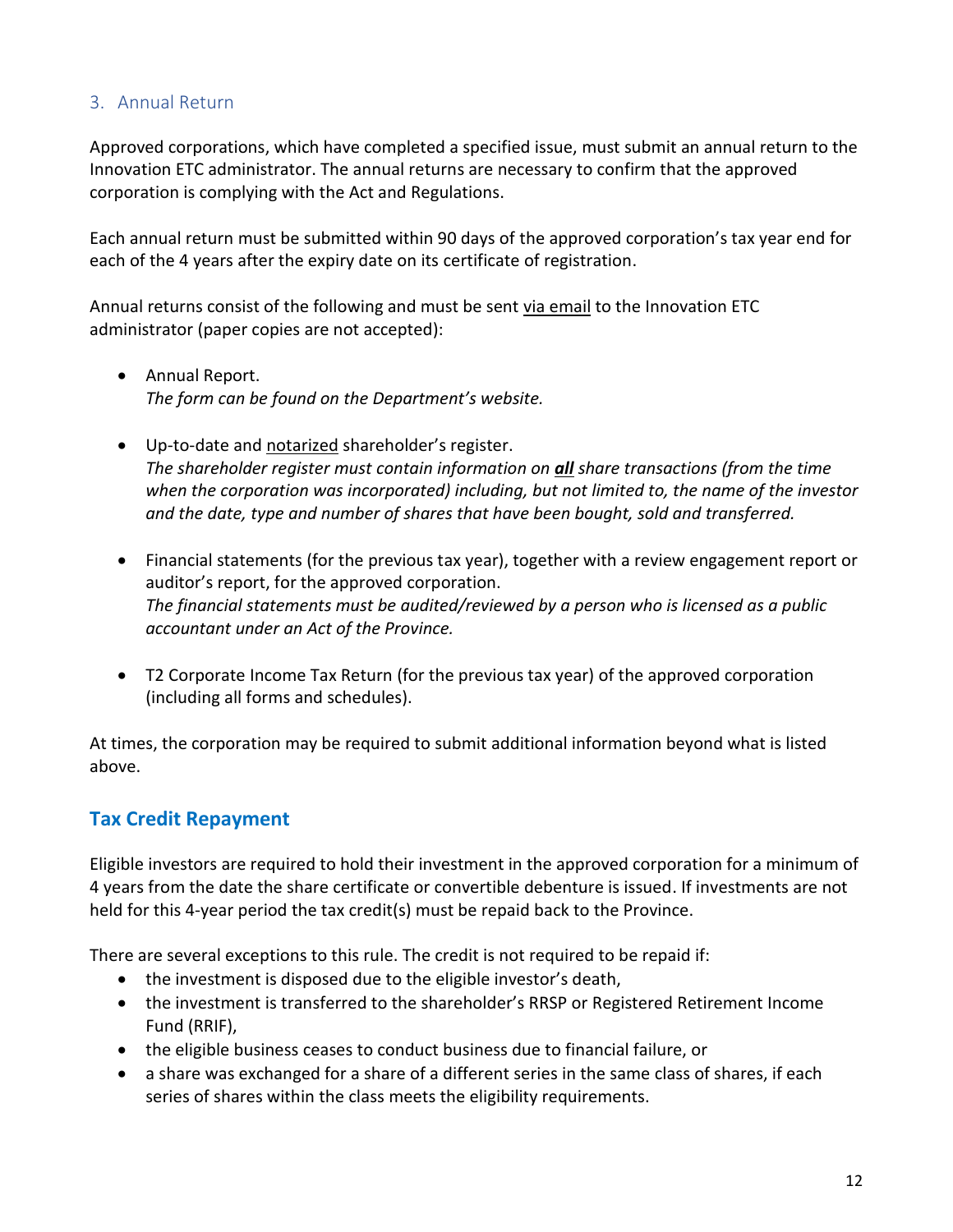If the disposal of an eligible investment is a result of the wind-up or dissolution of the corporation for reasons other than financial failure, a prorated credit amount must be repaid to the Province. The amount is calculated as follows:

TC x ((48 – MH) / 48)

where

TC = the total Innovation ETC received for the eligible investment MH = the number of months the eligible investment has been held

If an approved corporation repurchases, redeems or repays an eligible investment in a transaction not permitted under the Act or Regulations, the approved corporation must withhold the amount of the credit from the eligible investor. The credit amount must be remitted, along with the details of the transaction, to the Department within 30 days of the transaction.

The approved corporation is jointly and severally liable for all tax credit repayments that any of its eligible investors are required to repay.

The approved corporation is jointly and severally liable for the repayment of all issued tax credits in all of the following scenarios:

- The corporation's approval is cancelled and certificate of registration is revoked.
- The corporation surrenders its approval and certificate of registration.
- The corporation is issued a tax credit certificate through the Film Industry Tax Credit, Digital Media Tax Credit, Digital Animation Tax Credit, or Capital Investment Tax Credit within 4 years after the expiry date on its certificate of registration.
- The corporation is approved for a payroll rebate or an innovation rebate from Nova Scotia Business Incorporated within 4 years after the expiry date on its certificate of registration.

NOTE: Any amount required to be repaid is a debt due to the Crown and may be recovered in a court.

# **Approval Cancellation / Revocation of Certificate of Registration**

A corporation's **approval is automatically cancelled**, and its certificate of registration is **automatically revoked**, if any of the following occurs:

- The corporation uses the funds raised through a specified issue for a prohibited purpose.
- For each of the 4 years immediately after the expiry date of its certificate of registration,
	- o the corporation does not pay at least 50% of its remuneration to employees or fulltime contractors who are residents of Nova Scotia and report to or deal with a permanent establishment of the corporation in Nova Scotia;
	- o the corporation's head office relocates out of Nova Scotia; or
	- $\circ$  the corporation ceases to use all, or substantially all, of its property in an active business.
- The corporation issued shares of the same, or substantially the same, class as the shares issued as part of the specified issue to an individual for an unreasonably low cost per right to vote, such that an eligible investor is unable to exercise any real influence in the management of the corporation.
- The corporation misrepresented any information to the Minister either knowingly or negligently.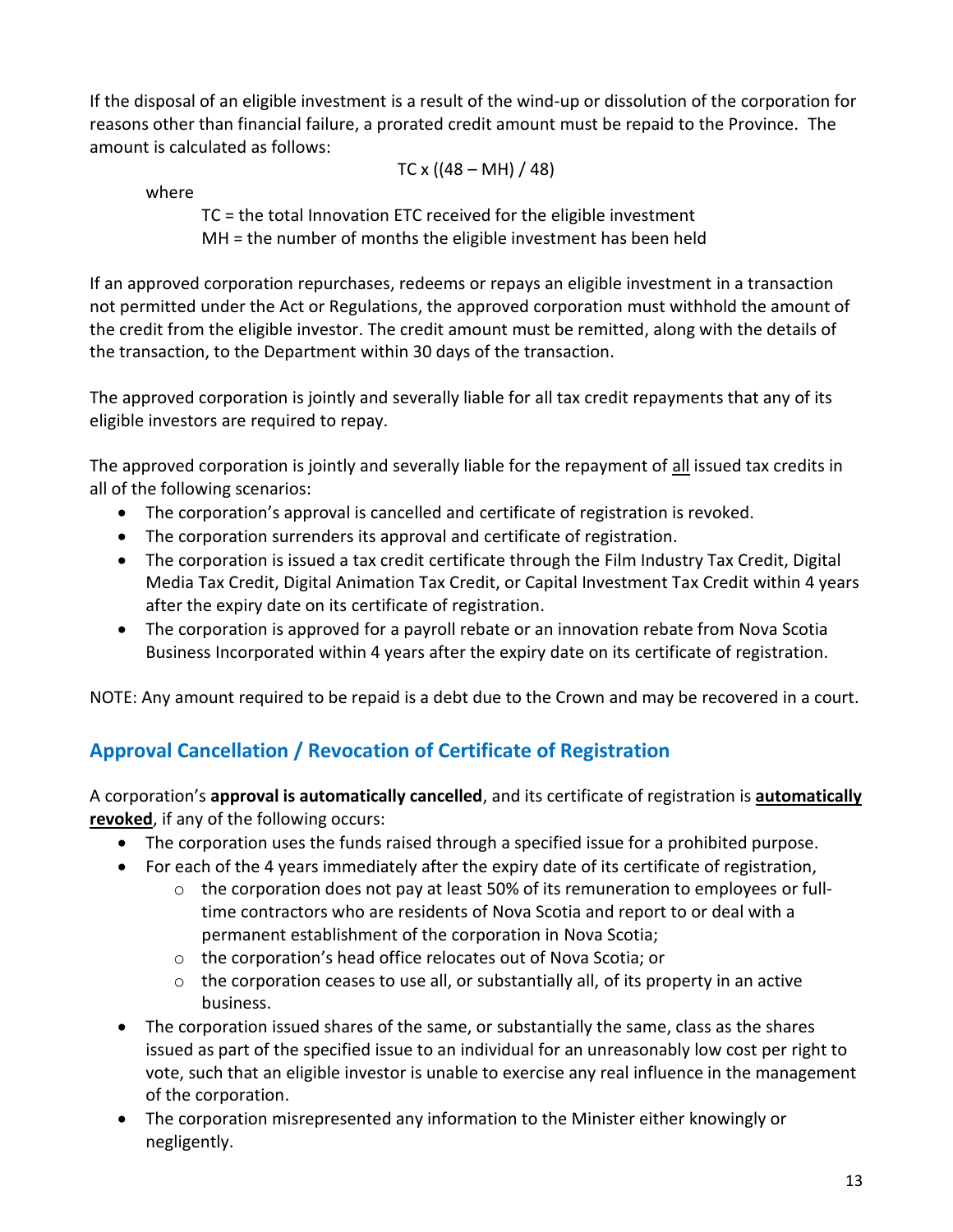• The corporation sells assets with a book value that, when deducted from the total book value of the assets of the corporation, impinges on the funds raised through a specified issue.

A corporation's approval may be cancelled, and its certificate of registration may be revoked, if any of the following occurs:

- The corporation has not complied with the Act or Regulations, or the spirit and intent of the Act or these Regulations.
- The corporation is no longer conforming to the business plan submitted with their application for approval
- The corporation has not used the funds raised through the specified issue within 4 years after the expiry date on the certificate of registration.
- It is determined that a reason for the corporation's existence is to increase the amount of funds raised above the maximum permitted amount of \$5 million.
- It is determined that the corporation was in existence for more than 10 years before its application for approval.

## **Penalties**

A penalty may be imposed on the corporation if a corporation's approval has been cancelled and its certificate of registration revoked. If a corporation's approval has been cancelled, the corporation may apply to the Department for reinstatement of the approval and certificate of registration.

In cases where the approval was not *automatically* cancelled (see the previous section), a penalty may also be imposed on a corporation in lieu of cancelling a corporation's approval and revoking its certificate of registration,

The penalty can be any amount up to the total of all tax credits that were issued to all eligible investors of the corporation across all of the corporation's specified issues.

## **Amalgamation**

If 2 or more corporations amalgamate/merge and at least 1 of the corporations completed a specified issue less than 4 years before the amalgamation the following must be observed:

- Eligible investors in the original corporation(s) must continue to hold their investment(s) in the amalgamated corporation for the holding period. The amount of time the investment is required to be held will be based on the date the eligible investment was made in the original corporation (i.e. the date the share certificate or convertible debenture was issued). If the investment is not held for the 4 year holding period, the investor must pay back a prorated amount of the tax credit as calculated in the Tax Credit Repayment section of these Guidelines.
- The amalgamated corporation must file the required annual returns and comply with the Regulations for the duration of the holding period.